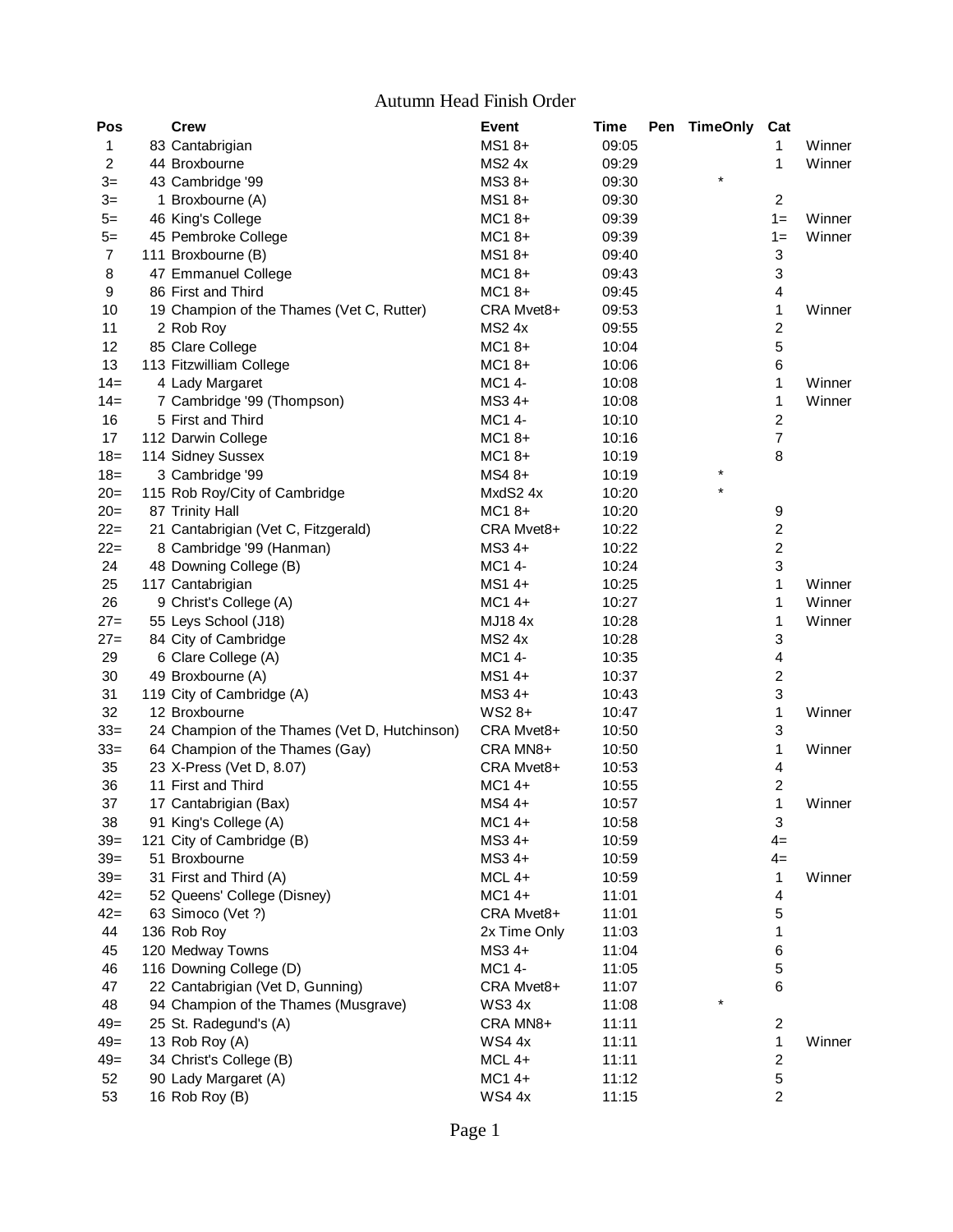Autumn Head Finish Order

| 54                 | 126 Emmanuel College (B)                  |                                       | $MCL$ 4+            | 11:16             |          | 3                       |        |
|--------------------|-------------------------------------------|---------------------------------------|---------------------|-------------------|----------|-------------------------|--------|
| $55 =$             | 10 Fitzwilliam College (A)                |                                       | MC1 4+              | 11:20             |          | $6=$                    |        |
| $55 =$             | 88 Emmanuel College (A)                   |                                       | $MC14+$             | 11:20             |          | $6=$                    |        |
| 57                 | 50 Cambridge '99 (Rowe) (Green)           |                                       | MS3 4+              | 11:25             |          | 7                       |        |
| 58                 | 59 Cambridge '99                          |                                       | $MS44+$             | 11:26             |          | $\overline{c}$          |        |
| 59                 | 18 Hornets (Vet C)                        |                                       | CRA MVetC 4+        | 11:28             | $\star$  |                         |        |
| 60                 | 95 Rob Roy (C)                            |                                       | <b>WS44x</b>        | 11:30             |          | 3                       |        |
| $61 =$             | 58 Broxbourne                             |                                       | WS2 8+              | 11:32             |          | $\overline{c}$          |        |
| $61 =$             | 33 Fitzwilliam College (B)                |                                       | MCL 4+              | 11:32             |          | $\overline{\mathbf{4}}$ |        |
| 63                 | 93 Rob Roy (E)                            |                                       | <b>WS34x</b>        | 11:38             | $\star$  |                         |        |
| $64 =$             | 32 Lady Margaret (B)                      |                                       | $MCL$ 4+            | 11:40             |          | 5                       |        |
| $64 =$             | 61 X-Press (Vet B, Biggles)               |                                       | CRA Mvet8+          | $11:40^{\dagger}$ |          | $\overline{7}$          |        |
| $66 =$             | 56 Leys School (J16)                      |                                       | MJ184x              | 11:41             |          | $\boldsymbol{2}$        |        |
| $66 =$             | 122 Downing College (C)                   |                                       | MC1 4+              | 11:41             |          | 8                       |        |
| 68                 | 89 Corpus Christi                         |                                       | $MC14+$             | 11:42             |          | $\boldsymbol{9}$        |        |
| $69 =$             | 54 Downing College (A)                    |                                       | MC1 4+              | 11:44             |          | 10                      |        |
| $69 =$             | 97 Pembroke College                       |                                       | WC18+               | 11:44             |          | 1                       | Winner |
| $69 =$             | 101 Medway Towns                          |                                       | MxdN 4+             | 11:44             | $^\star$ |                         |        |
| 72                 | 62 Cantabrigian (Vet E)                   |                                       | CRA Mvet8+          | 11:46             |          | 8                       |        |
| $73 =$             | 57 Champion of the Thames                 |                                       | MJ184x              | 11:50             |          | 3                       |        |
| $73=$              | 20 X-Press (Vet C, Neinshirty)            |                                       | CRA Mvet8+          | 11:50             |          | 9                       |        |
| 75                 | 66 Champion of the Thames (Midgley)       |                                       | CRA MN8+            | 11:56             |          | 3                       |        |
| $76=$              | 67 Champion of the Thames (Nicky)         |                                       | WS2 8+              | 11:59             |          | 3                       |        |
| $76=$              | 127 King's College (B)                    |                                       | $MCL$ 4+            | 11:59             |          | 6                       |        |
| $78 =$             | 75 First and Third (B)                    |                                       | $MCL$ 4+            | 12:01             |          | $\overline{7}$          |        |
| $78 =$             | 102 First and Third                       |                                       | WC14+               | 12:01             |          | 1                       | Winner |
| 80                 | 15 Downing College                        |                                       | WC18+               | 12:02             |          | $\boldsymbol{2}$        |        |
| 81                 | 37 King's College                         |                                       | WC14+               | 12:03             |          | $\overline{2}$          |        |
| 82                 | 14 Broxbourne                             |                                       | <b>WS4 4x</b>       | 12:04             |          | $\overline{\mathbf{4}}$ |        |
| 83                 | 35 X-Press                                |                                       | CRA WS 8+           | 12:05             |          | 1                       | Winner |
| $84 =$             | 27 Broxbourne                             |                                       | $WS34+$             | 12:07             |          | 1                       | Winner |
| $84 =$             | 40 Clare College (B)                      |                                       | $WCL4+$             | 12:07             |          | 1                       | Winner |
| 86                 | 92 Selwyn College                         |                                       | $MC14+$             | 12:09             |          | 11                      |        |
| $87=$              | 129 Perse School                          |                                       | CRA MJ184+          | 12:10             | $\star$  |                         |        |
| $87=$              | 36 Champion of the Thames (Wags)          |                                       | CRA WN 8+           | 12:10             |          | 1                       | Winner |
| 89                 | 26 Cambridge '99                          |                                       | WS2 4+              | 12:12             | $\star$  |                         |        |
| $90 =$             |                                           | 30 Champion of the Thames (Anxworthy) | WN 8+               | 12:15             |          | 1                       | Winner |
| $90=$              | 96 Clare College                          |                                       | WC18+               | 12:15             |          | 3                       |        |
| 92                 | 125 Broxbourne                            |                                       | $WN 8+$             | 12:17             |          | $\overline{\mathbf{c}}$ |        |
| 93                 | 134 Lady Margaret                         |                                       | WC14+               | 12:19             |          | 3                       |        |
| 94                 | 68 Broxbourne                             |                                       | WS2 4+              | 12:21             |          | 1                       | Winner |
| $95 =$             | 103 Emmanuel College (B)                  |                                       | WC14+               | 12:23             |          | 4                       |        |
| $95 =$             | 99 Downing College                        |                                       | WC18+               | 12:23             |          | 4                       |        |
| 97                 | 124 Trinity Hall                          |                                       | WC18+               | 12:26             |          | 5                       |        |
| $98 =$             | 130 Lady Margaret                         |                                       | WCL 8+              |                   | $\star$  |                         |        |
|                    | 29 St. Mary's School                      |                                       |                     | 12:28             |          |                         |        |
| $98 =$             |                                           |                                       | $WN 8+$             | 12:28             |          | 3<br>$\overline{c}$     |        |
| $100 =$<br>$100 =$ | 69 City of Cambridge                      |                                       | WS2 4+<br>CRA WS 8+ | 12:31             |          | $\overline{c}$          |        |
|                    | 70 Cantabrigian (Vet B)                   |                                       |                     | 12:31             |          |                         |        |
| 102<br>103         | 81 Emmanuel College (A)                   |                                       | $WN 4+$<br>WC14+    | 12:38             |          | 1                       | Winner |
| 104                | 38 Clare College (B)<br>106 Jesus College |                                       | WCL 4+              | 12:40             |          | 5<br>$\overline{c}$     |        |
| 105                | 78 X-Press                                |                                       | CRA WS 8+           | 12:41             |          | 3                       |        |
| 106                | 42 Cambridge '99                          |                                       | CRA WN 4+           | 12:47             |          | 1                       | Winner |
| 107                |                                           |                                       | WCL 4+              | 12:48             |          | 3                       |        |
|                    | 108 Newnham College (B)                   |                                       |                     | 12:51             |          |                         |        |